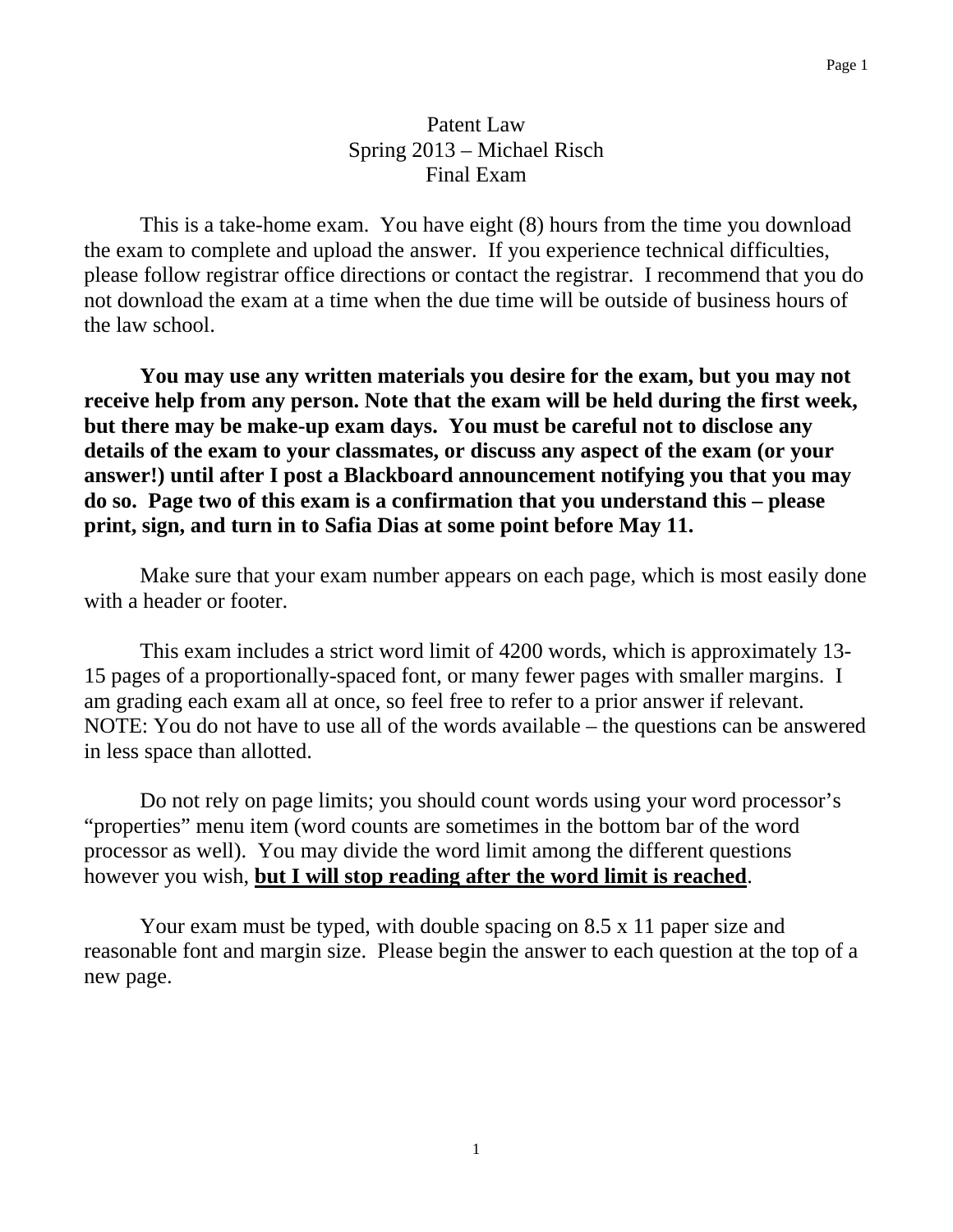Patent Law Final Exam, Spring 2013.

I \_\_\_\_\_\_\_\_\_\_\_\_\_\_\_\_\_\_, confirm that I abided by the instructions of this exam and have obeyed and will obey the Villanova University School of Law Code of Conduct with respect to the above exam, and that I have not discussed and will not discuss any part of the exam, its contents, or my answer with any of my classmates until after I am notified that I may do so.

Dated:\_\_\_\_\_\_\_\_\_\_\_\_\_\_\_\_\_\_\_\_ Signed: \_\_\_\_\_\_\_\_\_\_\_\_\_\_\_\_\_\_\_\_\_\_\_\_\_\_\_\_

\_\_\_ Initial here if Prof. Risch may publicly post some or all of your answer (without your name associated with it)

Please return to Safia Dias in Room 260 by 5PM on May 11, 2013. I cannot give you a grade without it.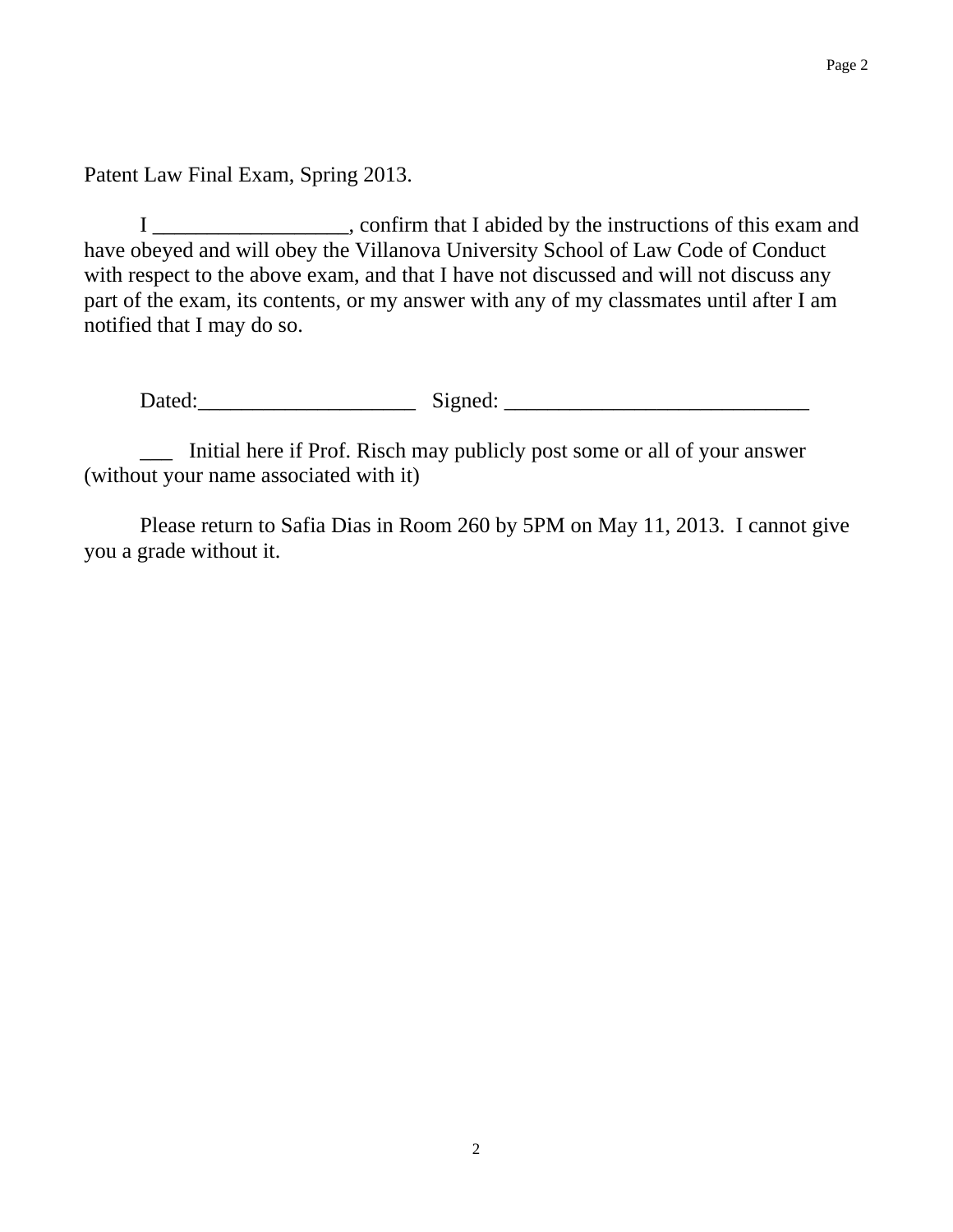# Patent Law Final Exam Spring 2013

The questions are weighted as follows: Question 1, 6 points, Question 2, 57 points, Question 3, 27 points, and Question 4, 10 points for a total of 100. If any of your answers depend on facts not stated in the problem, feel free to identify which facts would be helpful, and how they would affect resolution of the issue. You may refer to answers to prior questions. Remember your word limit. **I WILL STOP READING WHEN I REACH THE LIMIT**.

ALL PEOPLE, WEBSITES, AND EVENTS ARE FICTIONAL, EXCEPT THOSE THAT ARE REAL, BUT EVEN THEN DO NOT LOOK OUTSIDE THE FACT PATTERN GIVEN. DO NOT RELY ON ANY CASES, STATUTES, CLAIMS OR OTHER ARGUMENTS THAT ARE NOT BASED ON ASSIGNED READINGS OR CLASS DISCUSSION – YOU DO NOT NEED TO DO RESEARCH TO COMPLETE THIS EXAM.

DO NOT ASSUME THERE IS ANY PRIOR ART OTHER THAN THAT DISCLOSED (IF ANY) IN THIS EXAM.

# **Pat Holder**

Patent "Pat" Holder is a big fan of live music, and attended many concerts. Lately, Pat has grown tired of taking photographs at such concerts with an iPhone. Most pictures wind up being pictures of the screen display and hand of the person directly in front.

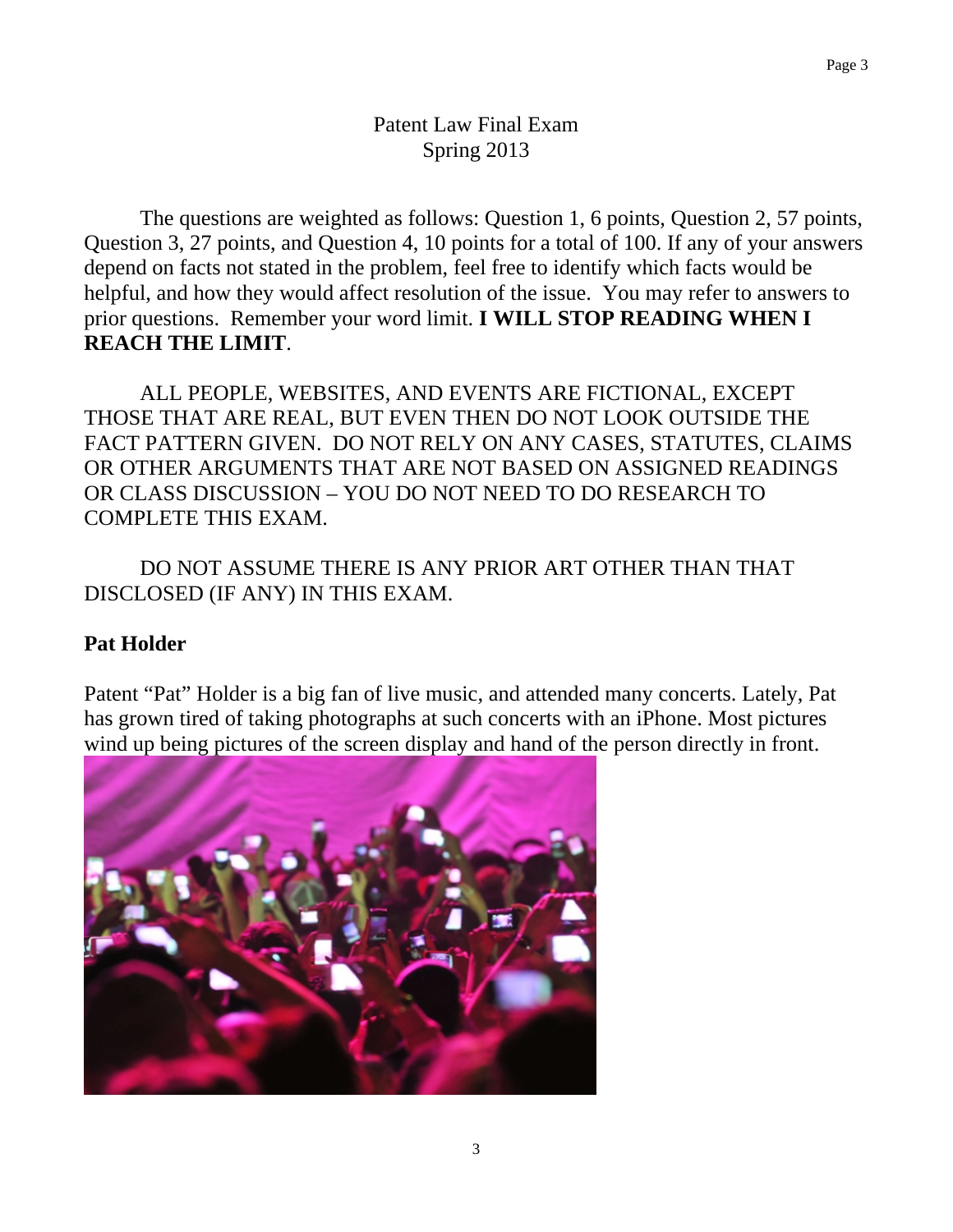At a concert on February 1, 2012, Pat had a great idea – why not make a "periscope" type of camera lens? After all, periscopes had been used on submarines for years, allowing those underwater to see above water through the reflection of light through a series of mirrors. The basic operation of a periscope is illustrated in the following images.



Patent number 1,300,901, filed on June 10, 1918 and issued on April 15, 1919 claims an expanding/collapsing periscope as shown in the following image.

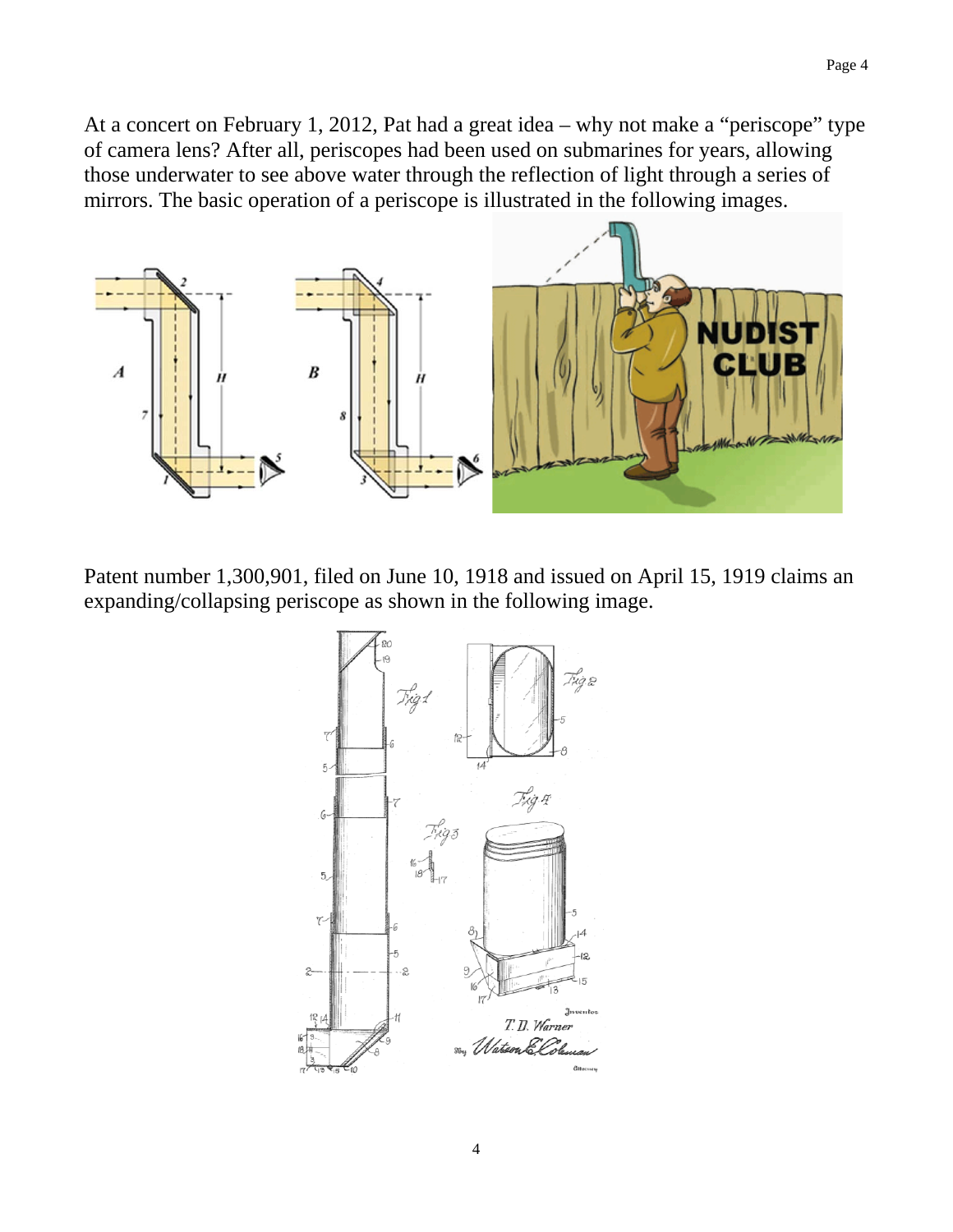A periscope would allow the lens of the phone to "extend" above the heads and hands in front, and take unobstructed pictures. Pat even thought that the idea would be useful for short people at sporting events. For example, at some football stadiums, the first row is so low that that the players on the sideline block the view of the field.

Pat went home that night and got to work. Pat was able to relatively easily create mirrored lens that bent the light from the top through to the bottom. The hard part, though, was figuring out how to connect the thing to the iPhone. Not being a materials expert, Pat finally decided to use the age old solution: duct tape. The following is a recent (NOT prior art) image showing a taped lens, though not a periscope lens.

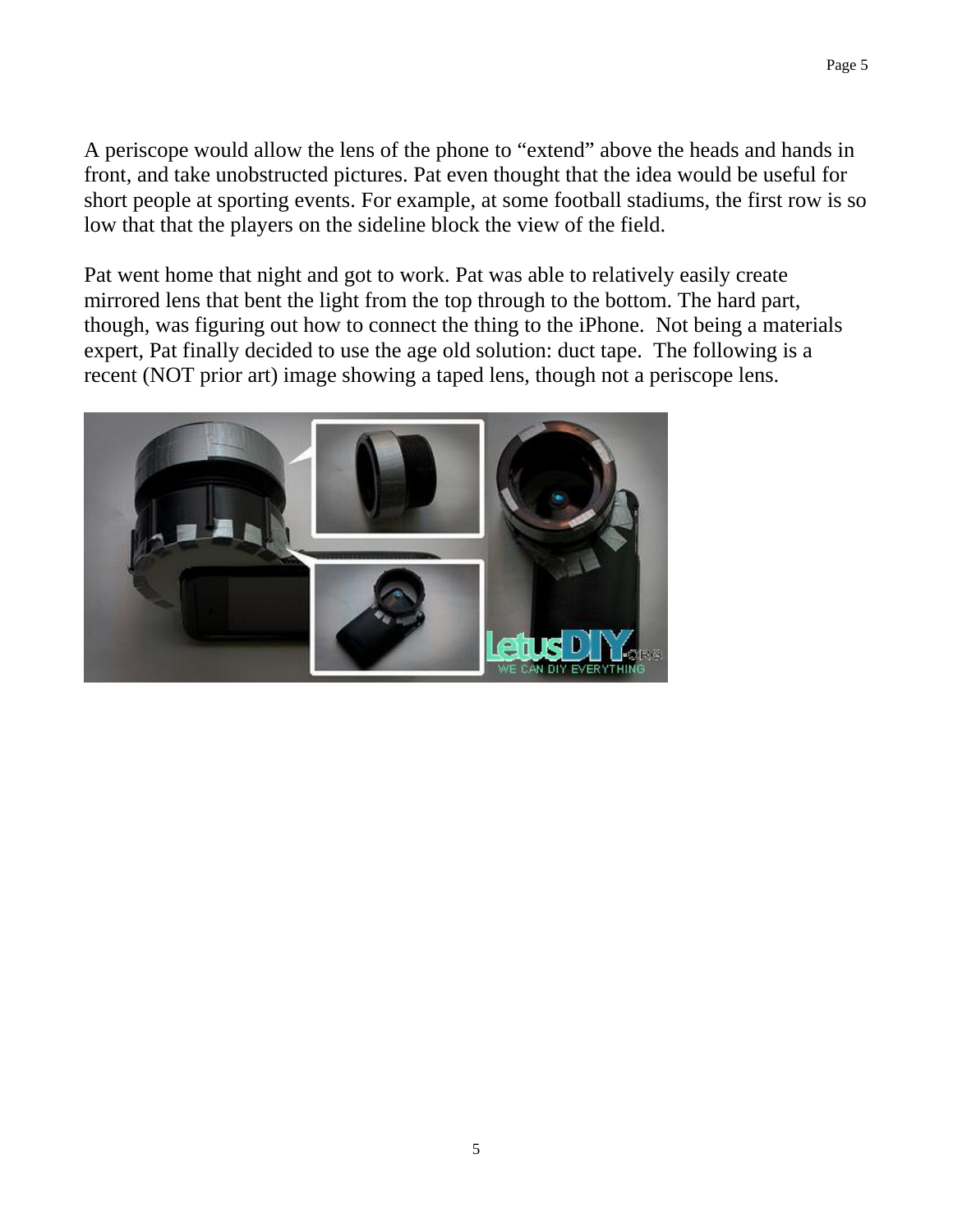On December 1, 2012, Pat finished a working prototype. It looked like the following:



On January 1, 2013, Pat put the device on a website, for \$49.99. The kit included the periscope lens (one that did not expand and collapse) and a mini-roll of duct tape to tape the lens to a phone. The product was a commercial failure. Only a few were sold, and Pat stopped selling within a few months.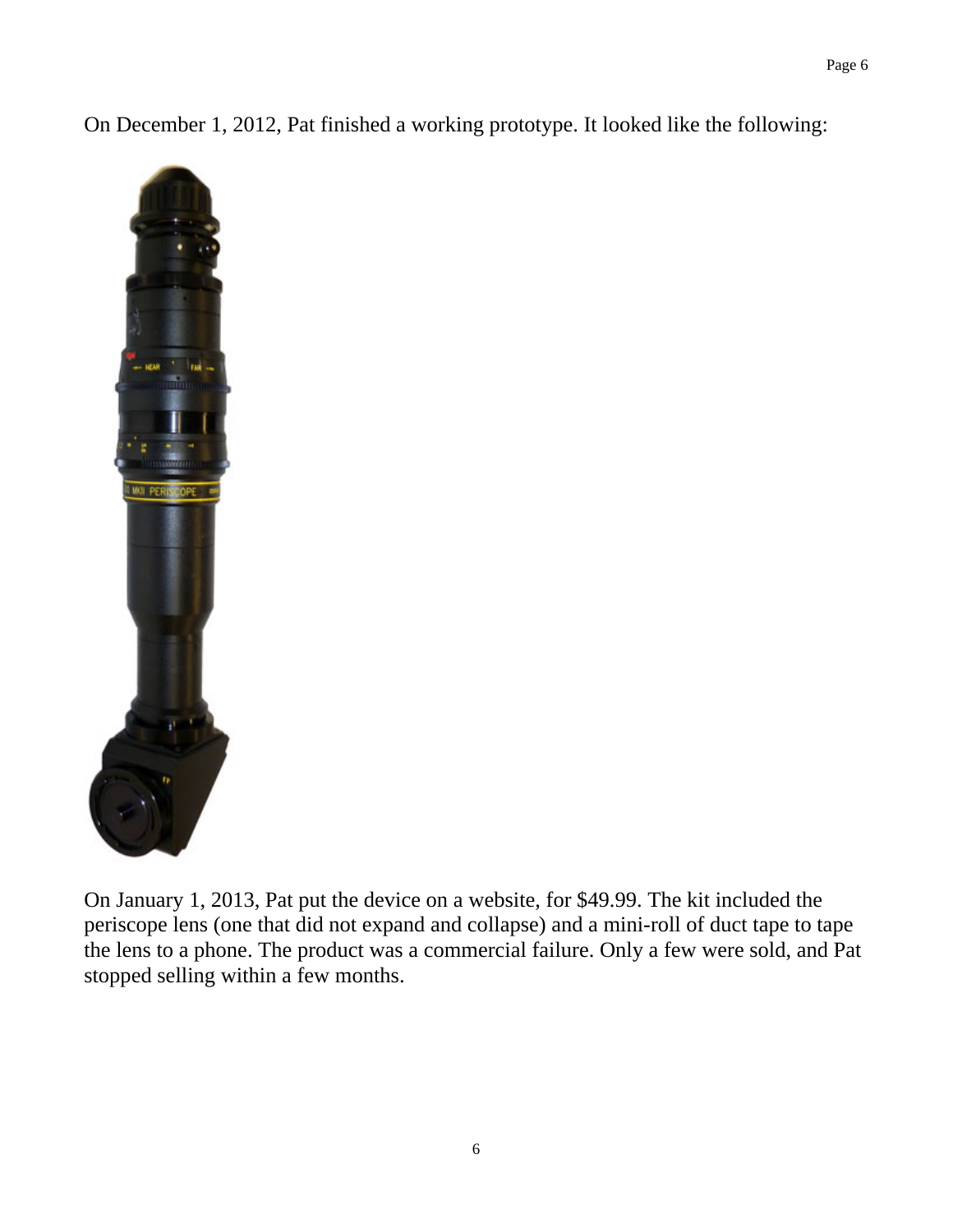# **The Clamp Lens**

Meanwhile, back on March 1, 2012, Another Inventor (AI) started selling a device to connect external lenses to camera enabled cell phones. This device uses a clamp to attach the lens to the back of the phone. AI sold both telephoto (zoom) and wide angle lenses on a website. The following image shows AI's clamp attached to a small lens. The clamp lens was also a commercial failure, with virtually no sales.



#### **The iPeriscope**

On March 1, 2013, Competitor Company (CC) started selling iPeriscope for \$39.99. It is a periscope type camera lens that attaches to an iPhone (and only an iPhone, based on the lens size and clamp) using a clamp similar to that of AI. The product was wildly successful.

### **The Patent**

On March 2, 2013, Pat filed for a patent. Pat included drawings of the mirror assembly (assume it shows a proper periscope) and of the prototype pictured above, and also the specification and claims below, but nothing else:

I have invented a periscope camera lens. The lens is constructed like a traditional periscope, as shown in the drawings. Light enters the front, and is redirected to the camera end of the lens. The preferred embodiment of the invention connects to an Android phone through the use of duct tape, which securely connects the lens to the phone. However, other embodiments might connect to any type of camera (including standard cameras) through any connecter that attaches the lens to the camera.